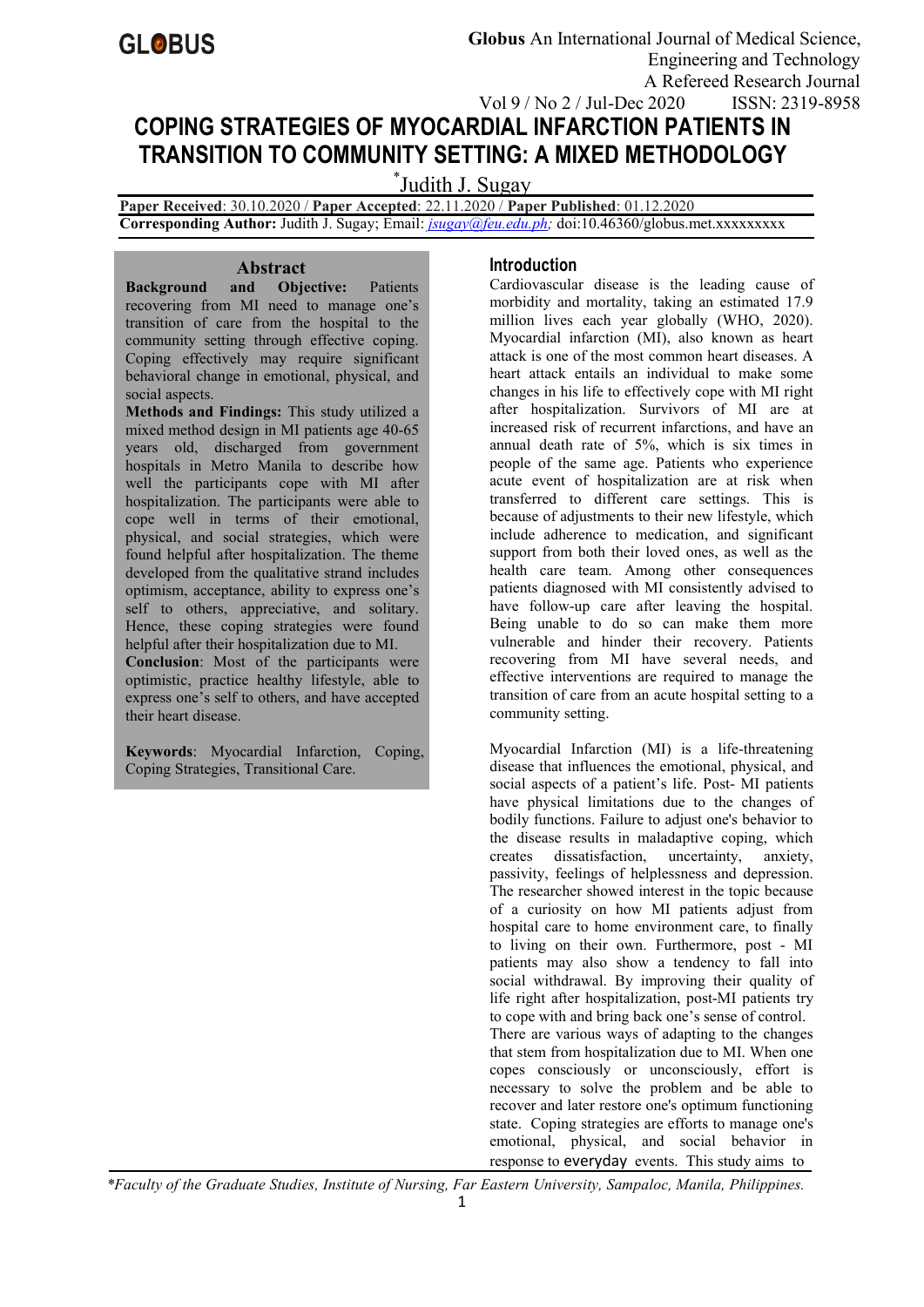understand the coping strategies and identify related factors related to whether coping plays a crucial role in positive outcomes among post-MI patients. Safe care transition from the hospital to community setting is essential to coping with MI emotionally, physically, and socially. More importantly, utilizing coping strategies needed on care transitions could hasten one's recovery from MI.

# **Methods**

# **1 Study Design**

A mixed method research design approach was used in the study to address how well the participants cope after post-MI hospitalization. Quantitative data was first collected using a structured questionnaire, and then followed by qualitative data from interviews conducted with the patients, using the semi structured guide question. The data was analyzed quantitatively and qualitatively through themes. For the interpretation of the findings, the results of both methods were compared and combined. Both the quantitative and qualitative data provided better understanding of the coping strategies and how helpful they were to the participants.

#### **2 Ethical Procedures**

This study was subjected to ethical research protocols and procedures outlined in the Institutional Ethics Review Committee (IERC) of St. Paul University, Manila. Approval from the concerned hospitals were obtained, and a consent letter, indicating the benefits and risk of their participation, was given to the subjects. Lastly, informed consent was secured before conducting data gathering. Hence, the participants were not placed in a situation they have not been explicitly prepared for.

#### **3 Participants and Sampling**

In this study a non-probability purposive sampling was used. Purposive sampling was selected to identify post discharged patients' coping experiences. The participants were chosen based on pre-defined criteria: (1) Ages 40-65 years old; (2) Residing in Luzon area (3) Discharged from the hospital after one to three months; (4) Diagnosed with MI. Furthermore, the number of participants was based on the approved consent given by both hospital and patients. There was a total of 35 participants in the study. Among them, 18 (51%) participated, 16 (46%) were unable to follow up,

and  $1$  (3%) refused to participate. Only 5 out of 21 hospitals allowed the researcher to review their patients' medical records, regardless, the participants were enough to provide data to this research study.

## **4 Research Instrument**

This study utilized a three-part self- made questionnaire. First was the socio-demographic profile pertaining to patients' gender, educational attainment, monthly income, and occupational status. Second, the coping strategies and its perceived effectiveness were assessed. To test the validity of the said self-made questionnaire, three instrument developers who were experts in the clinical field were asked about the psychometric properties of the instrument, before making it available for general use. The instrument was translated to Filipino language, conceptually and technically equivalent to the source language, and linguistically appropriate for the target population. Pilot testing of the content showed an alpha coefficient result of 0.84, which suggested items of relatively high internal consistency.

The third part of the questionnaire was a set of semi-structured guide questions about the coping strategies of the participants. The questions were grouped into three domains such as emotional, physical, and social. Each interview was opened with the question, "Please tell me about your coping with MI" and the interviewees were asked to freely describe their coping experiences such as emotional, physical, and social.

#### **5 Statistical Treatment of Data**

Inferential statistics was used in the study, particularly frequency and percentage distribution to describe the demographic profile of the respondents such as gender, educational attainment, monthly income, and occupational status. Statistical mean was computed to find the average responses on coping strategies and the extent on how the coping strategies were helpful.

# **Results**

The study revealed that more than half (56%) were males and  $(44%)$  female participants. Majority (61%) have no source of income, while 6% of the participants received a monthly income of Php 15,001 to 20,000. Although more than half (61%) were unemployed, there were (3%) retirees (Figure 1).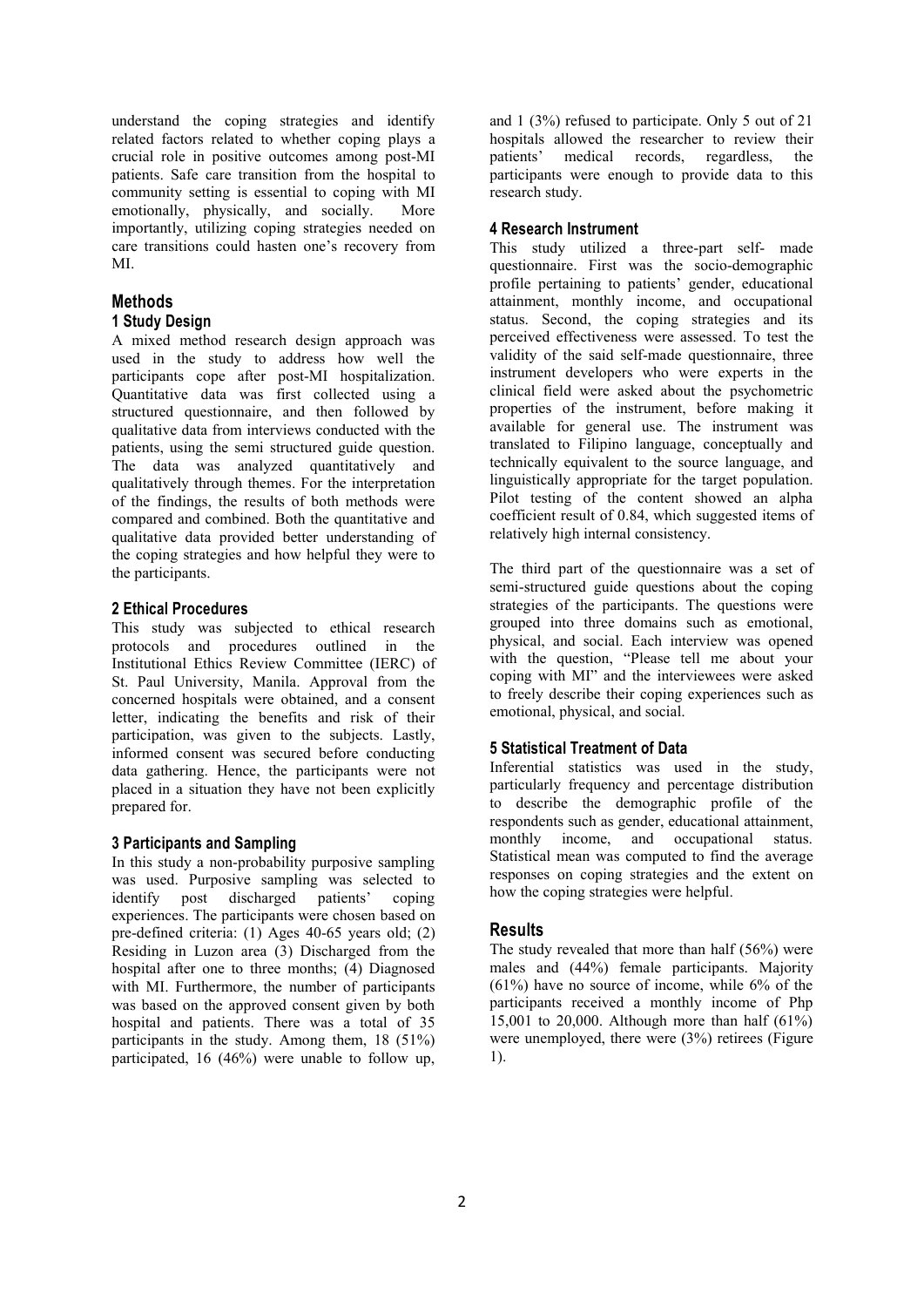| <b>Emotional Coping Strategies</b>                                              | Use of<br>Coping<br>Mean | <b>Strategy</b><br>Interpretation |
|---------------------------------------------------------------------------------|--------------------------|-----------------------------------|
| I look for something good about my health condition.<br>1.                      | 6.83                     | AT                                |
| I used positive self-talk.<br>2.                                                | 6.72                     | AT                                |
| I pause and slowly do not lash out impatiently whenever I am upset.<br>3.       | 4.89                     | <b>GBT</b>                        |
| I allot time to resolve the conflict with my most understanding response.<br>4. | 5.56                     | МT                                |
| I think of happy situation when tired or before sleep.<br>5.                    | 4.94                     | <b>GBT</b>                        |
| I try to calm down as I notice that my anger is increasing.<br>6.               | 5.33                     | MT                                |
| I have a plan of what to do for the next few days.<br>7.                        | 5.28                     | <b>GBT</b>                        |
| I think of becoming better each day<br>8.                                       | 6.28                     | MT                                |
| I let my emotions out by crying.<br>9.                                          | 2.89                     | <b>LT</b>                         |
| 10. I let tomorrow take care of itself.                                         | 5.06                     | <b>GBT</b>                        |
| 11. I laugh about the situation.                                                | 3.78                     | <b>ST</b>                         |
| 12. I blame others for what is happening to me.                                 | 1.44                     | NT                                |
| 13. I keep trying to feel better by listening to music.                         | 3.89                     | <b>ST</b>                         |
| 14. I say to myself, "If others can, so can I."                                 | 6.56                     | AT                                |
| 15. I feel well.                                                                | 5.11                     | <b>GBT</b>                        |
| <b>COMPOSITE MEAN</b>                                                           | 4.97                     | <b>GBT</b>                        |

# **Table 1: Emotional Coping Strategies**

**\***Legend: 6.51-7.00 = All of the Time (AT), 5.51- 6.50 = Most of the Time (MT), 4.51 - 5.50 = A Good Bit of the Time (GBT),  $3.51-4.50 =$  Some of the Time (ST),  $2.51 - 3.50$  A Little of a Time (LT),  $1.51 - 2.50 =$  Hardly Any of the Time (NT).

#### **1 Emotional Coping**

Most of the participants looked for something good about their health condition which was being practiced all of the time (AT). The emotional coping strategy helpful done a little of the time (LT) was to look for something good about one's health condition. Overall, the composite mean of emotional coping strategy (4.97) was done a good bit of the time (GBT). During the interview, most

of the participants accepted their health condition. Many of them described the illness as a life situation that could cause despair unless they deliberately maintained a positive attitude to life. They looked for something good about their health condition. They responded that it helped them whenever they feel happy, courageous, and it motivated them that they can also be like others who triumph over difficult circumstances in their lives (Table 1).

**Strategy**

| <b>Physical Coping Strategies</b> | Use of<br>Coping<br>Mean |
|-----------------------------------|--------------------------|
| 1. I take a short walk everyday.  | 5.50                     |
| 2. I eat less fatty goods.        | 5.17                     |
|                                   |                          |

# **Table 2: Physical Coping Strategies**

|                                                                              | Coping | Interpretation |
|------------------------------------------------------------------------------|--------|----------------|
|                                                                              | Mean   |                |
| I take a short walk everyday.<br>1.                                          | 5.50   | <b>GBT</b>     |
| I eat less fatty goods.                                                      | 5.17   | <b>GBT</b>     |
| I follow my appointment schedule with my physician.<br>3.                    | 6.39   | МT             |
| I am comfortable to travel as a passenger.<br>4.                             | 5.72   | MT             |
| I seek consultation with my physician whenever the need arises.<br>5.        | 6.67   | AT             |
| I accept my limitations.<br>6.                                               | 6.94   | AT             |
| I have longer hours of sleeping time.                                        | 4.33   | <b>ST</b>      |
| I take my medicines on time.<br>8.                                           | 6.67   | AT             |
| I do the same pace of activity as if there was no heart attack at all.<br>9. | 4.06   | <b>ST</b>      |
| 10. I restrict myself from doing anything too quickly.                       | 5.61   | MT             |
| 11. I go to the nearest hospital facility whenever the need arises.          | 6.72   | AT             |
| 12. I do things one step at a time.                                          | 6.00   | MT             |
| 13. I do light household chores.                                             | 6.11   | MT             |
| 14. I take care of all my personal hygiene practices each day.               | 6.94   | AT             |
| 15. COMPOSITE MEAN                                                           | 5.92   | MT             |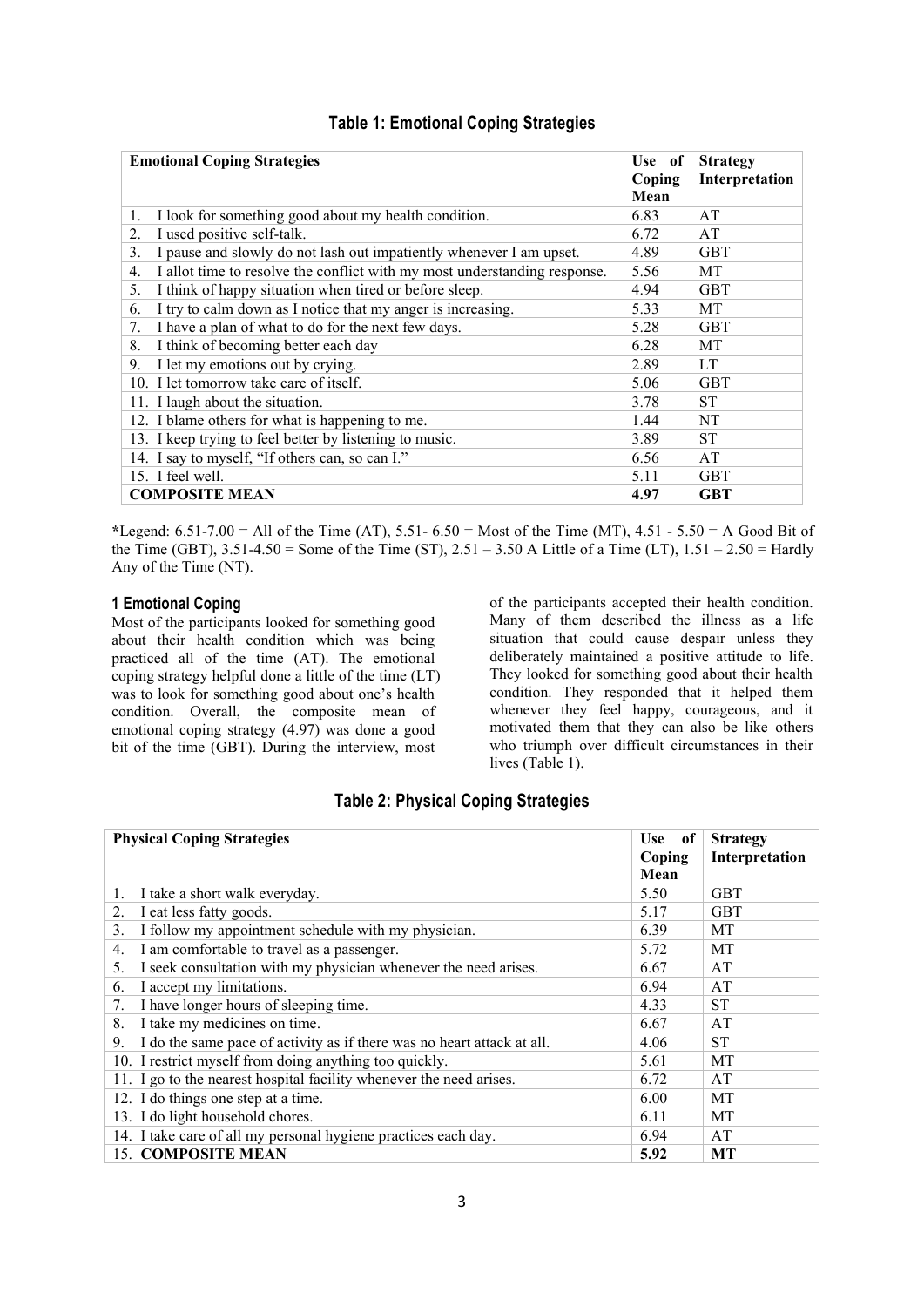**\***Legend: 6.51-7.00 = All of the Time (AT), 5.51- 6.50 = Most of the Time (MT), 4.51 - 5.50 = A Good Bit of the Time (GBT),  $3.51-4.50 =$  Some of the Time (ST),  $2.51 - 3.50$  A Little of a Time (LT),  $1.51 - 2.50 =$  Hardly Any of the Time (NT).

#### **2 Physical Coping Strategies**

Most of the respondents accepted their limitations and took care of their daily personal hygiene practices and was done all of the time (AT). The physical coping strategy helpful to them was to do the same pace of activity as if there was no heart attack at all and was done good bit of the time

(GBT). Overall, the composite mean of physical coping strategy (5.92) showed that it was done most of the time (MT). In the interview, most of the participants emphasized the importance of being able to return to everyday life, and enjoy routines and habits such as practicing a healthy lifestyle (Table 2).

# **Table 3: Social Coping Strategies**

| <b>Social Coping Strategies</b>                                              | <b>Use</b><br>of<br>Coping<br>Mean | <b>Strategy</b><br>Interpretation |
|------------------------------------------------------------------------------|------------------------------------|-----------------------------------|
| I talk about my day-to-day problems with someone.                            | 5.50                               | <b>GBT</b>                        |
| I go out with my family or friends for a short period of time.               | 5.17                               | <b>GBT</b>                        |
| I rely on others for all my needs.<br>3.                                     | 6.39                               | MT                                |
| I stay away from my friends.<br>4.                                           | 5.72                               | MT                                |
| I enjoy staying with my family.<br>5.                                        | 6.67                               | AT                                |
| I discuss what I feel with someone.<br>6.                                    | 6.94                               | AT                                |
| I have longer hours of sleeping time.                                        | 4.33                               | <b>ST</b>                         |
| I take my medicines on time.<br>8.                                           | 6.67                               | AT                                |
| I do the same pace of activity as if there was no heart attack at all.<br>9. | 4.06                               | <b>ST</b>                         |
| 10. I restrict myself from doing anything too quickly.                       | 5.61                               | MT                                |
| 11. I go to the nearest hospital facility whenever the need arises.          | 6.72                               | AT                                |
| 12. I do things one step at a time.                                          | 6.00                               | MT                                |
| 13. I do light household chores.                                             | 6.11                               | МT                                |
| 14. I take care of all my personal hygiene practices each day.               | 6.94                               | AT                                |
| <b>15. COMPOSITE MEAN</b>                                                    | 5.92                               | МT                                |

**\***Legend: 6.51-7.00 = All of the Time (AT), 5.51- 6.50 = Most of the Time (MT), 4.51 - 5.50 = A Good Bit of the Time (GBT),  $3.51-4.50 =$  Some of the Time (ST),  $2.51 - 3.50$  A Little of a Time (LT),  $1.51 - 2.50 =$  Hardly Any of the Time (NT).

#### **3 Social Coping Strategies**

Majority of the participants used the social coping strategy of "accepting help from others in buying things they need", done good bit of time (GBT), and "enjoying their stay with their family" was helpful most of the time (MT). Overall, the composite mean score (3.50) of social coping strategy was used little of the time (LT). During the interview, most of the respondents emphasized their appreciation for having their family and experienced the support of their loved ones especially upon discharged from the hospital. However, some working respondents would have preferred to continue having a normal social life, they still appreciate being taken care by their family. Furthermore, they also feel that changes in their life caused by having diagnosed with MI don't interfere with their relationship with family and friends (Table 3).

The qualitative findings on the coping strategies and how helpful they were to the participants were presented as themes based on the participants' responses. The emotional coping strategies included optimism, acceptance, and expression of negative feelings. Physical coping included awareness of one's limitations, engaging in self care, and healthy lifestyle practices. Social coping included the time spent with loved ones, where there is appreciation, and solitude. Overall, in the conducted interview the participants conveyed their coping strategies in emotional, physical, and social domains as optimism, acceptance, and expressing oneself to the others.

## **Discussion**

The following coping strategies experienced by the participants were grouped as emotional, physical, and social. It was found that acceptance of MI was the key to awareness of physical limitations and better lifestyle practices. Therefore, clinicians should continue to recommend regular physical activity, while highlighting that short-term intense physical activity may carry a risk of triggering MI.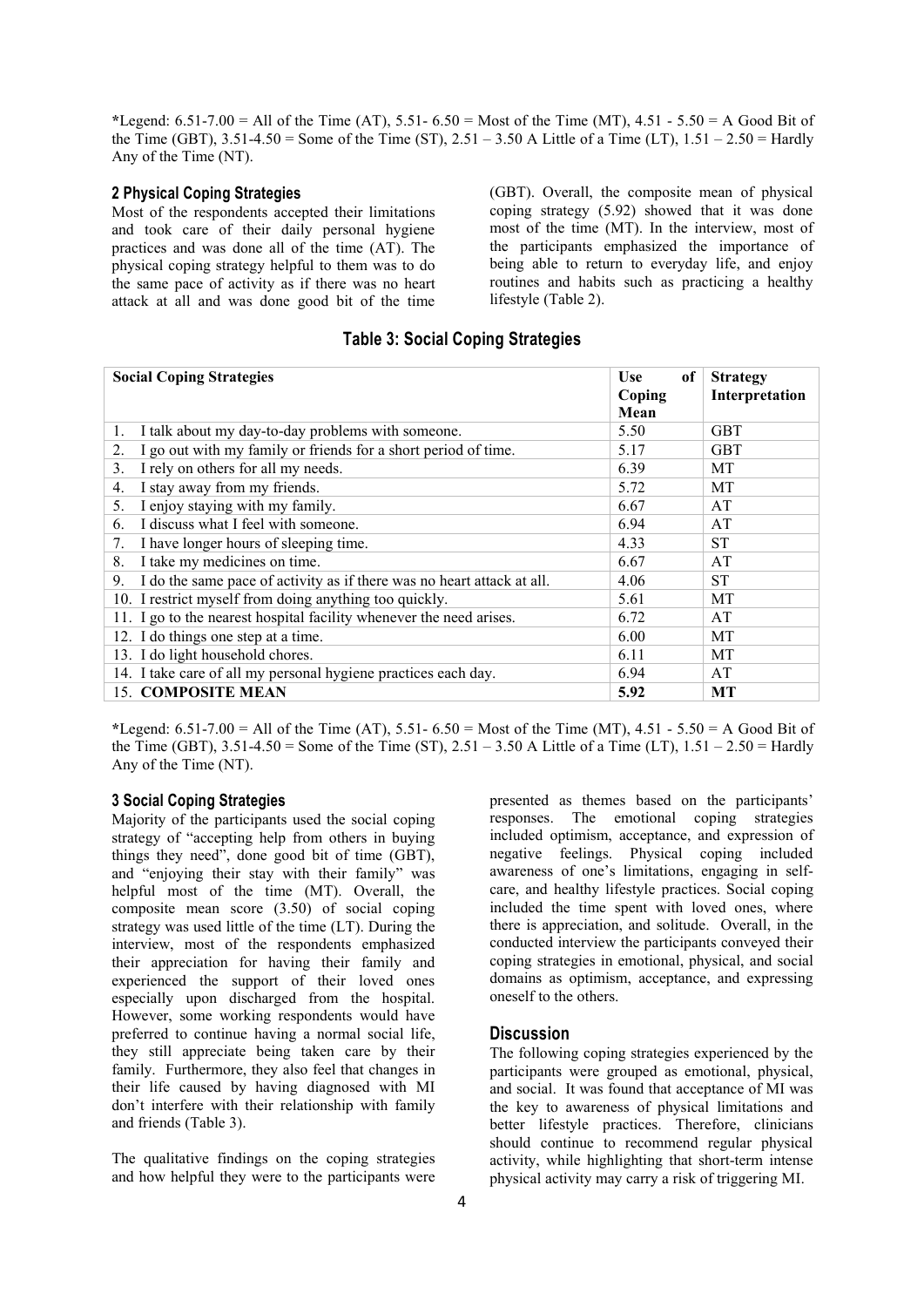Emotional coping strategy was described as optimistic. The participants were ready to face the challenges caused by MI in their lives. These were faced by the participants with courage and positive feelings which motivated them to look forward to obtaining a better health condition. The participants were able to handle the emotional struggles they experienced. They expressed negative feelings and frustrations, despite limited resources. After MI, knowing that the heart is not functioning well is a threatening experience. This illness and its symptoms increase the feeling of anxiety. The MI patients and their family members usually experience several problems during period of the patient's recovery, including psychological a reactions relating to the illness. These problems Most of t may result to disturbance in daily life and affect the support of family member to the patient.<br>The results of the conducted interview showed that

the participants mingle with others. The time spent with family members and loved ones were valued by the participants, though there were times where personal space was regarded important. The participants were eager to share stories, felt better to be trusted, and were motivated to get better. The amount and quality of experienced social support also contributed to emotional health, and a higher socio-economic status on the prevention of emotional distress at both short- and long-term follow up after cardiac disease (Blikman,1 Jacobsen, Eide,2,3 and Meland, 2014). While most of the participants enjoyed the company of other people, some participants prefer to be solitary. On the other hand, people who had negative affectivity and social inhibition often suffered from pessimism, low social support, and generally poor health level (Annagur , Demir, Avci, Uygur, 2017). Similar to the study of Delmar, Jakobsen, Forup, and Pedersen (2012) regarding the existential significance of social support patients' experience after MI, it showed that the patients tried to keep their worries to themselves and they avoided talking to their close family about everyday existential life phenomena, such as anxiety, loneliness and the balance between security and insecurity. Post-MI patients could also show a tendency towards impaired social functioning (Mierzynska et al. 2010). The participants were eager to share stories, felt better to be trusted, and were motivated to get better. While most of the participants enjoyed the company of other people, some participants prefer to be solitary. Coping<br>would be threatened if the patient depied the 2. would be threatened, if the patient denied the seriousness of the situation, or if there were serious problems in the interaction with family members. Patients who found themselves in a confused Cardiac situation felt stress and anxiety about what they may expect. The patient would have felt limited,

anxious, and have a lack of support.

Achieving harmony after MI involves a balance between feelings safe and secure to satisfy the needs of their close family. This places the cardiac nurse as a catalyst for existential communication between the patient and the close family member.

Although optimism is the key to effective coping, in uncontrollable situations some of the participants have used strategies considered ineffective, such as blaming others for what have happened to them.

#### **Conclusion**

The participants were able to cope well as to emotional, physical, and social coping strategies. Most of the participants were optimistic, were able to express one's self to others, and were able to accept their heart disease. Furthermore, these coping strategies were found helpful after their hospitalization due to MI.

As the participants continue to live with MI, understanding how they cope can provide positive health outcomes on their transition from hospitalization to community setting. It is suggested that post-MI patients must balance their limitations with their ability to cope to achieve faster recovery. The coping strategies described in this study may allow the nurse to encourage support from members of the family on how to care for post-MI patients.

#### **Conflicts of Interest**

The author declares there are no significant competing financial, professional, or personal interests that might have influenced the performance or presentation of the work described in this manuscript.

#### **Acknowledgement**

The author would like to extend her sincere gratitude and deepest appreciation to her affiliations and to the participants that led to the possible accomplishment of this research work.

#### **References**

- 1. Annagur BB, Demir K, Avci A, Uygur OF, (2017). Impact of a type D personality on clinical and psychometric properties in a sample of Turkish patients with a first myocardial infarction. J Psychiatr Pract ;23; 3- 10.
- 2. Blikman, M., Jacobsen, M. Eide, H. Meland, G., (2014). How Important Are Social Support, Expectations and Coping Patterns during Rehabilitation. Rehabilitation Research and Practice, Article ID 973549, p7, https://doi.org/10.1155/2014/ 973549.